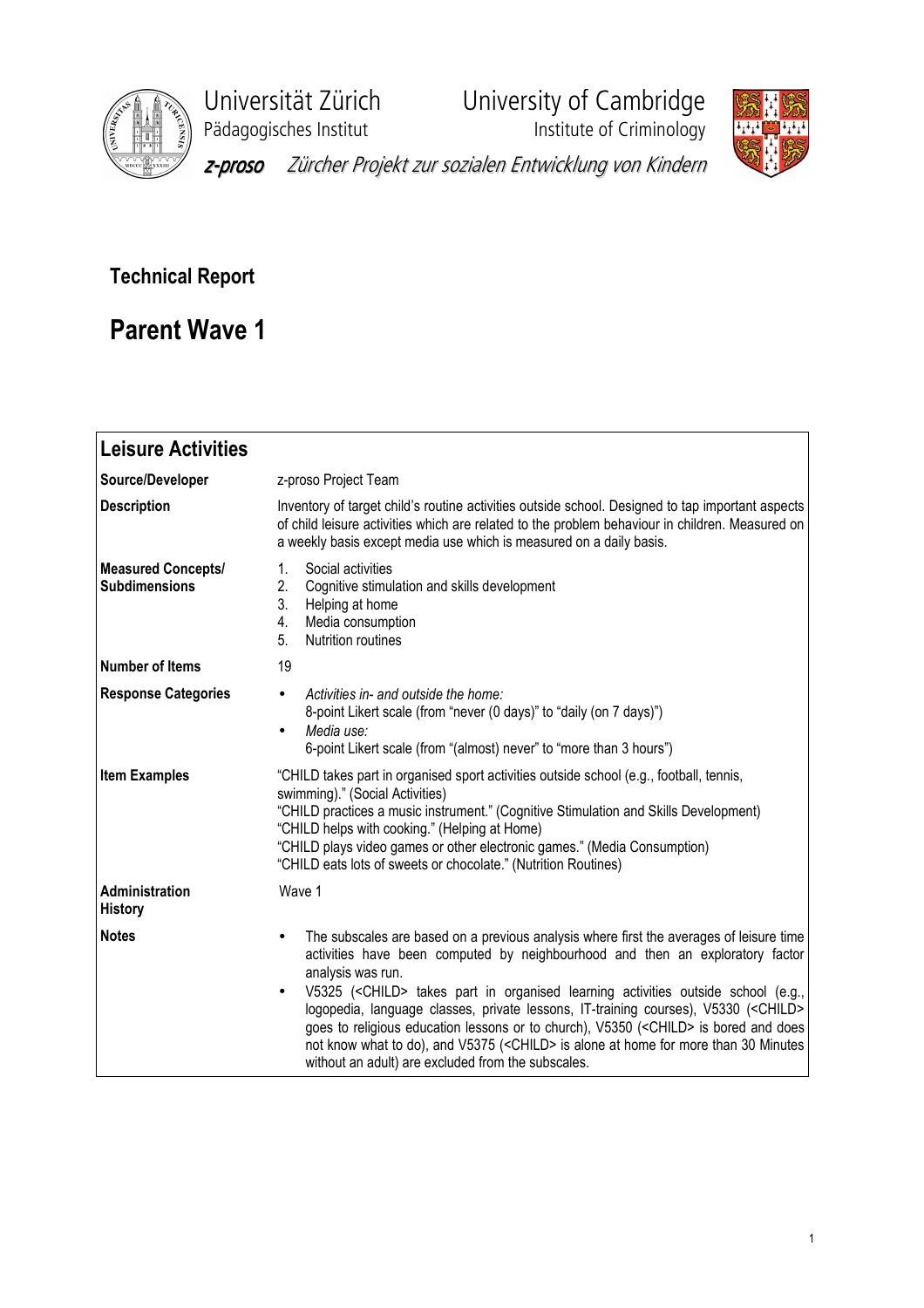# Leisure Activities – Subscale "Social Activities "

| Variable      | 8-point Likert scale |                |  |  |  |
|---------------|----------------------|----------------|--|--|--|
| <b>Values</b> |                      | never (0 days) |  |  |  |

- 0- never (0 days)
	- 1- on 1 day
	- 2- on 2 days
	- 3- on 3 days
	- 4- on 4 days on 5 days
	- 6- on 6 days
	- 7- always (on 7 days)
	- 97- Does not apply (MISSING)
	- 98- Don't know/ Can't remember (MISSING)
	- 99- No answer/ Answer refused (MISSING)

Variable

| Variable<br><b>Wording &amp;</b> | Variable |                     |                                                                                                                        | <b>Missings</b> |
|----------------------------------|----------|---------------------|------------------------------------------------------------------------------------------------------------------------|-----------------|
| Case                             | Name     | Label               | Wordina                                                                                                                | $(\%)$          |
| Summary                          | V5310    | Social activities 1 | <childname> takes part in organised sport activities outside<br/>school (e.g. football, tennis, swimming)</childname>  | $(0.2\%)$       |
|                                  | V5320    | Social activities 2 | <childname> takes part in other organised leisure activities<br/>outside school (e.g. scouts, play groups)</childname> | $(0.4\%)$       |
|                                  | V5355    | Social activities 3 | <childname> plays with his/her friends at your home</childname>                                                        | $(0.6\%)$       |

Total  $N = 1235$ 

# **Descriptive**

Sum Index

| Variable<br>Name | ∟abel               | Mean | Standard<br>Deviation | Min. | Max. | <b>Skewness</b> | Kurtosis | <b>Item-Scale</b><br><b>Correlation</b> | $\alpha$ If Item<br>Removed<br>$(\alpha = .137)$ |
|------------------|---------------------|------|-----------------------|------|------|-----------------|----------|-----------------------------------------|--------------------------------------------------|
| V5610            | Social activities   | 620  | .914                  |      |      | .69             | 3.23     | .100                                    | .048                                             |
| V5610 2          | Social activities 2 | 180  | .517                  |      |      | 4.60            | 30.85    | .079                                    | .122                                             |
| V5610 3          | Social activities 3 | 2.36 | 77                    |      |      | .927            | .453     | .089                                    | .140                                             |

## Social Activities Subscale (Leisure\_social)

**Descriptive Statistics** Standard Standard Skew- Skew- Skew- ANOVA

Group N Mean Deviation Min. Max. ness Kurtosis df F p Full sample 1233 1.05 .722 .000 5.00 .871 1.23 Gender 1 5.25 .022 Girls 593 1.00 .696 .000 5.00 1.10 2.31 Boys 640 1.10 .743 .000 5.00 .684 5.23 Treatment 3 3.25 .021 Control 322 1.11 .729 .000 4.67 .837 1.24 Triple P 288 1.05 .667 .000 3.50 .632 .201 PATHS 347 1.09 .772 .000 5.00 .995 2.03 Combination 276 .937 .696 .000 3.00 .895 .441 Language 8 8.46 .000 German 809 1.13 .680 .000 4.33 .699 .537 Albanian 74 .694 .752 .000 3.00 1.20 .651 Bos./Cro./ Serb. 90 1.20 .847 .000 5.00 1.32 3.68 English 24 1.11 1.06 .000 4.67 1.71 4.37 Italian 18 .982 .779 .000 3.00 1.16 1.53 Portuguese 77 .952 .709 .000 3.00 1.04 .311 Spanish 51 .935 .663 .000 3.00 .789 .682 Tamil 48 .521 .637 .000 2.33 1.50 1.78 Turkish 42 .810 .603 .000 2.67 1.39 1.80

Comments:

1) The scale has been constructed by taking the average of the three variables. The maximum number of accepted missing variables was 1.

2) The results of the ANOVA are highly significant for the language groups (F(8,1224)=8.46, p<.001) and moderately significant for the gender (F(1,1231)=5.25,  $p$ <.05) and the treatment groups (F(3,1229)=3.25,  $p$ <.05).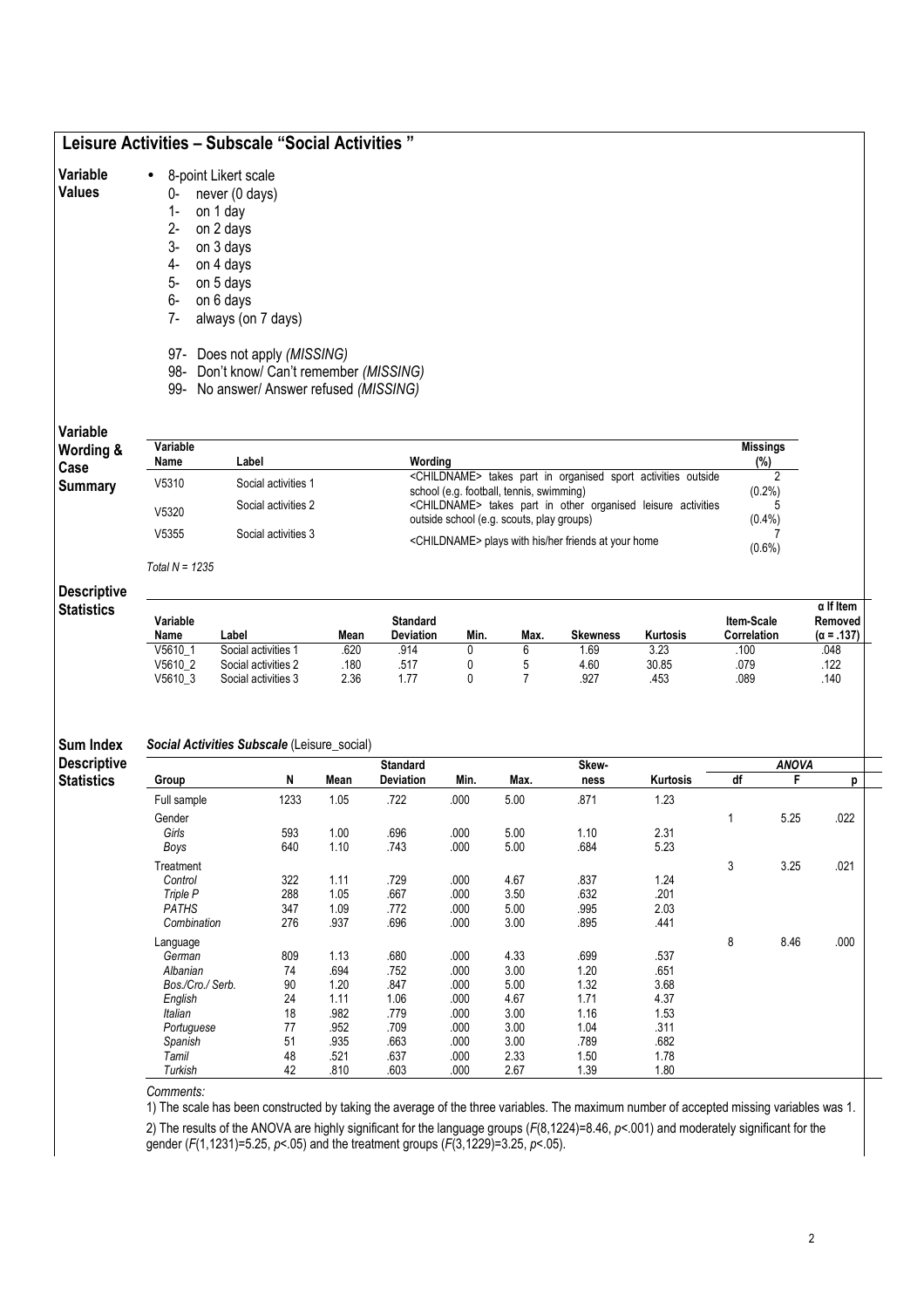| with             |                                                                            |              | Full           |              |              | Girl             |            |              |                |            |
|------------------|----------------------------------------------------------------------------|--------------|----------------|--------------|--------------|------------------|------------|--------------|----------------|------------|
| <b>Subscales</b> |                                                                            |              | Sample         |              |              | s                |            | <b>Boys</b>  |                |            |
| & DVs            | Variable                                                                   | r            | p <sup>1</sup> | N            |              | p <sup>1</sup>   | N          |              | D <sup>1</sup> | N          |
|                  | <b>Subscales</b><br>Cognitive Stimulation and<br><b>Skills Development</b> | $-0.034$     | ns             | 1232         | $-0.028$     | ns               | 593        | $-.013$      | ns             | 639        |
|                  | Helping at Home                                                            | .074         | $***$          | 1230         | .092         | $\star$          | 592        | .063         | ns             | 638        |
|                  | Media Consumption                                                          | $-0.075$     | $***$          | 1229         | $-.101$      | $\star$          | 592        | $-.078$      | ns             | 637        |
|                  | <b>Nutrition Routines</b>                                                  | .057         | $\star$        | 1230         | .045         | ns               | 592        | .070         | ns             | 638        |
|                  | Parent SBO<br>Aggression<br>Prosociality                                   | .094<br>.121 | $***$<br>$***$ | 1228<br>1213 | .104<br>.122 | $\star$<br>$***$ | 589<br>585 | .072<br>.146 | ns<br>$***$    | 639<br>628 |
|                  | Teacher SBQ<br>Aggression<br>Prosociality                                  | .052<br>.031 | ns<br>ns       | 1191<br>1169 | .005<br>.083 | ns<br>ns         | 576<br>564 | .065<br>.031 | ns<br>ns       | 615<br>605 |
|                  | Child SBQ<br>Aggression<br>Prosociality                                    | .029<br>.032 | ns<br>ns       | 1209<br>1209 | .027<br>.032 | ns<br>ns         | 583<br>583 | .022<br>.050 | ns<br>ns       | 626<br>626 |

1 \*\*\* p<.001, \*\* p<.01, \* p<.05, ns p>.05

Comments: The social activities subscale is positively correlated with the two positive subscales (helping at home and nutrition routines) and negatively correlated with the negative media consumption subscale. This subscale is also negatively correlated with the positive subscale –cognitive stimulation and skills development- but it is insignificant. The social activities subscale is not correlated with the child aggression or prosociality when the informant is either the teacher or the child. The correlations with the parent-reported aggression and prosociality are overall significant but the direction of the correlation is unexpectedly positive for child aggression. Overall, the scale yields very low predictive validity.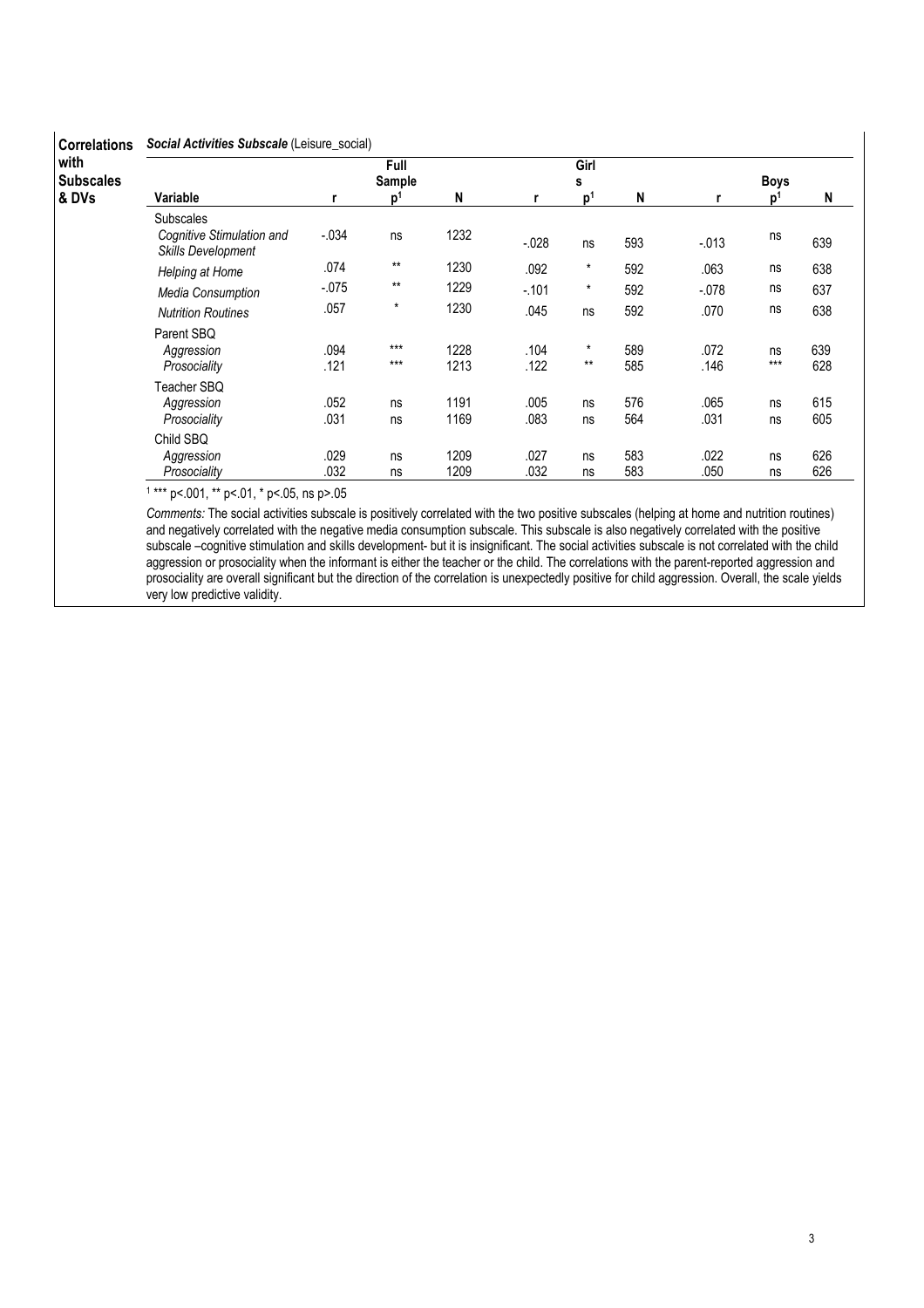| Variable<br>Values     | $\bullet$<br>0-<br>$2 -$<br>3-<br>4-<br>5-<br>6-<br>$7-$<br>97-<br>98-<br>99- | 8-point Likert scale<br>never (0 days)<br>on 1 day<br>on 2 days<br>on 3 days<br>on 4 days<br>on 5 days<br>on 6 days<br>always (on 7 days)<br>Does not apply (MISSING)<br>Don't know/ Can't remember (MISSING)<br>No answer/ Answer refused (MISSING) |                                                                                               |                       |  |  |  |  |  |  |
|------------------------|-------------------------------------------------------------------------------|------------------------------------------------------------------------------------------------------------------------------------------------------------------------------------------------------------------------------------------------------|-----------------------------------------------------------------------------------------------|-----------------------|--|--|--|--|--|--|
| Variable<br>Wording &  | Variable<br>Name                                                              | Label                                                                                                                                                                                                                                                | Wording                                                                                       | <b>Missings</b>       |  |  |  |  |  |  |
| Case<br><b>Summary</b> | V5315                                                                         | Cognitive stimulation and skills development 1                                                                                                                                                                                                       | <childname> goes to a music, dance or drama lesson outside<br/>school.</childname>            | (%)<br>4<br>$(0.3\%)$ |  |  |  |  |  |  |
|                        | V5335                                                                         | Cognitive stimulation and skills development 2                                                                                                                                                                                                       | <childname> practices a music instrument</childname>                                          | 2<br>$(0.2\%)$        |  |  |  |  |  |  |
|                        | V5360                                                                         | Cognitive stimulation and skills development 3                                                                                                                                                                                                       | <childname> is on his own and quietly plays with his/her toys in<br/>his/her rrom</childname> | $(0.2\%)$             |  |  |  |  |  |  |
|                        | V5365                                                                         | Cognitive stimulation and skills development 4                                                                                                                                                                                                       | <childname> paints or does some crafts</childname>                                            | $(0.3\%)$             |  |  |  |  |  |  |
|                        | V5370                                                                         | Cognitive stimulation and skills development 5                                                                                                                                                                                                       | <childname> is occupied with a book (reading or looking at it)</childname>                    | $(0.3\%)$             |  |  |  |  |  |  |
|                        | Total $N = 1235$                                                              |                                                                                                                                                                                                                                                      |                                                                                               |                       |  |  |  |  |  |  |

### Descriptive Statistics

| Variable<br>Name | Label                                                | Mean | <b>Standard</b><br><b>Deviation</b> | Min.         | Max.           | <b>Skewness</b> | <b>Kurtosis</b> | Item-Scale<br>Correlation | $\alpha$ If Item<br>Removed<br>$(\alpha = .450)$ |
|------------------|------------------------------------------------------|------|-------------------------------------|--------------|----------------|-----------------|-----------------|---------------------------|--------------------------------------------------|
|                  | Cognitive stimulation                                |      |                                     |              |                |                 |                 |                           |                                                  |
| V5315            | and skills<br>development 1                          | .800 | .689                                | 0            | 7              | 1.16            | 5.97            | .149                      | .455                                             |
|                  | Cognitive stimulation                                |      |                                     |              |                |                 |                 |                           |                                                  |
| V5335            | and skills<br>development 2<br>Cognitive stimulation | .360 | 1.22                                | 0            | 7              | 4.15            | 17.44           | .178                      | .434                                             |
| V5360            | and skills<br>development 3                          | 3.62 | 2.53                                | $\mathbf{0}$ | 7              | .164            | $-1.43$         | .288                      | .358                                             |
| V5365            | Cognitive stimulation<br>and skills                  | 4.22 | 2.30                                | $\mathbf{0}$ | $\overline{7}$ | $-126$          | $-1.32$         | .313                      | .332                                             |
| V5370            | development 4<br>Cognitive stimulation<br>and skills | 4.40 | 2.30                                | 0            | 7              | $-244$          | $-1.28$         | 295                       | .348                                             |
|                  | development 5                                        |      |                                     |              |                |                 |                 |                           |                                                  |

Sum Index Cognitive Stimulation and Skills Development Subscale (Leisure\_active)

| <b>Descriptive</b> |              |      |      | <b>Standard</b>  |      |      | Skew- |          |    | <b>ANOVA</b> |      |
|--------------------|--------------|------|------|------------------|------|------|-------|----------|----|--------------|------|
| <b>Statistics</b>  | Group        | N    | Mean | <b>Deviation</b> | Min. | Max. | ness  | Kurtosis | df |              |      |
|                    | Full sample  | 1233 | 2.68 | 1.09             | .000 | 6.20 | .182  | $-270$   |    |              |      |
|                    | Gender       |      |      |                  |      |      |       |          |    | 69.10        | .000 |
|                    | Girls        | 593  | 2.94 | 1.10             | .400 | 6.20 | .192  | $-253$   |    |              |      |
|                    | Boys         | 640  | 2.44 | 1.03             | .000 | 6.00 | .108  | $-480$   |    |              |      |
|                    | Treatment    |      |      |                  |      |      |       |          | 3  | 1.20         | .308 |
|                    | Control      | 322  | 2.74 | 1.14             | .200 | 6.20 | .117  | $-365$   |    |              |      |
|                    | Triple P     | 288  | 2.74 | 1.09             | .000 | 5.80 | .063  | $-457$   |    |              |      |
|                    | <b>PATHS</b> | 347  | 2.62 | 1.07             | .200 | 6.20 | .379  | .245     |    |              |      |
|                    | Combination  | 276  | 2.62 | 1.07             | .400 | 5.40 | .130  | $-483$   |    |              |      |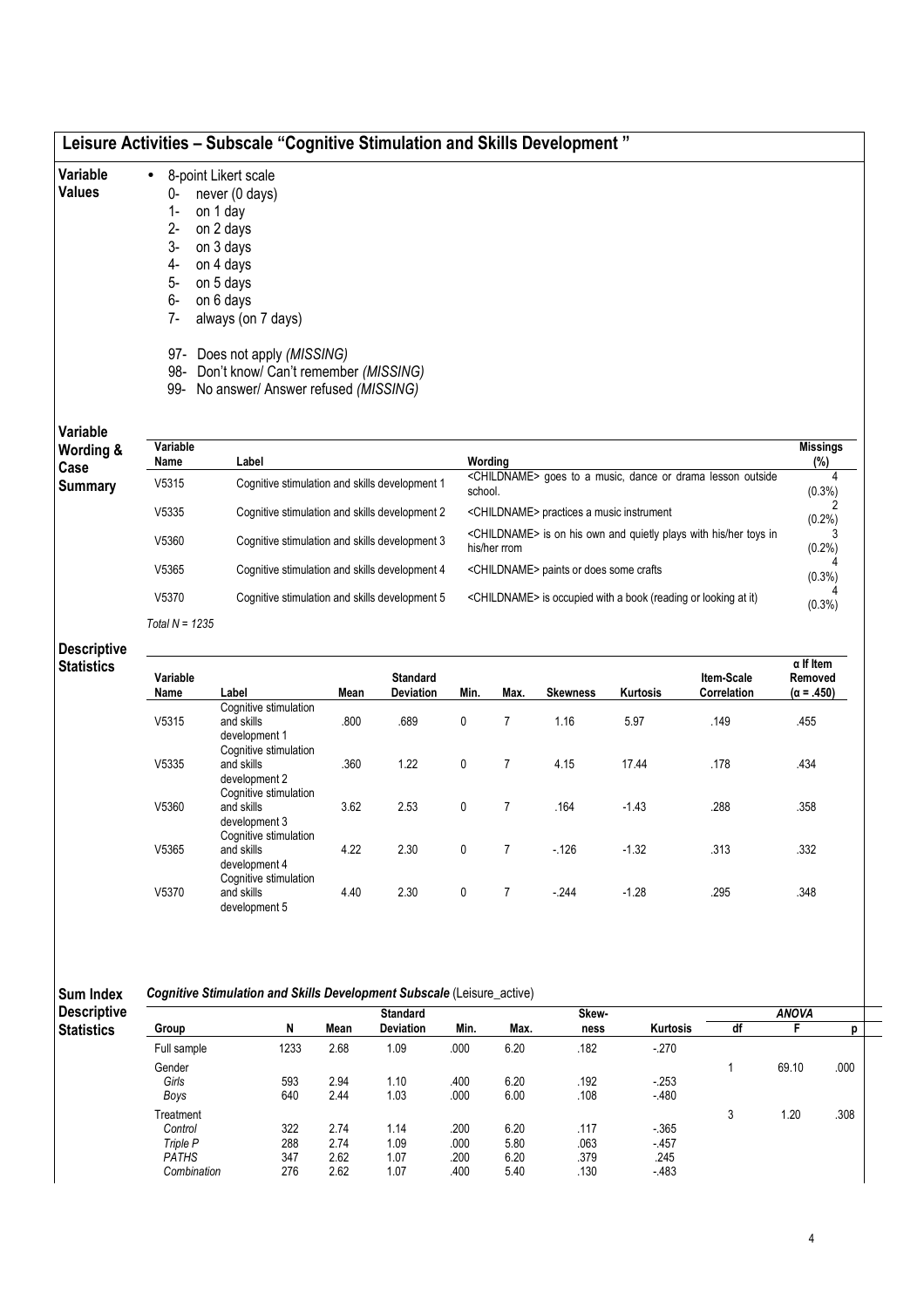| Language         |     |      |      |      |      |         |          | Ŏ | 3.74 | .000 |
|------------------|-----|------|------|------|------|---------|----------|---|------|------|
| German           | 808 | 2.75 | 1.11 | .000 | 6.20 | .152    | $-298$   |   |      |      |
| Albanian         | 75  | 2.71 | .926 | .400 | 4.80 | $-275$  | $-130$   |   |      |      |
| Bos./Cro./ Serb. | 90  | 2.68 | 1.07 | .600 | 5.20 | .257    | $-545$   |   |      |      |
| English          | 24  | 2.84 | 1.28 | 1.20 | 6.20 | 1.05    | .680     |   |      |      |
| <b>Italian</b>   | 18  | 2.12 | 1.22 | .200 | 4.20 | .463    | $-765$   |   |      |      |
| Portuguese       | 77  | 2.54 | 1.01 | .000 | 5.20 | $-115$  | $-.221$  |   |      |      |
| Spanish          | 51  | 2.55 | 1.08 | .200 | 5.20 | $-0.01$ | $-165$   |   |      |      |
| Tamil            | 48  | 2.04 | .825 | .500 | 4.20 | .208    | $-182$   |   |      |      |
| Turkish          | 42  | 2.46 | 1.08 | .600 | 4.40 | .312    | $-0.853$ |   |      |      |

Comments:

1) The scale has been constructed by taking the average of all the variables. The maximum number of accepted missing variables was 1.

2) The results of the ANOVA are highly significant for the gender (F(1,1231)=69.10, p<.001) and the language groups (F(8,1224)=3.74,  $p$ <.001). ANOVA yielded no significant result for the treatment groups ( $F(3,1229)$ =.308,  $p$ >.05).

| <b>Correlations</b><br>with | <b>Cognitive Stimulation and Skills Development Subscale (Leisure_active)</b> |          |                |      |          |                |     |          |       |     |
|-----------------------------|-------------------------------------------------------------------------------|----------|----------------|------|----------|----------------|-----|----------|-------|-----|
| <b>Subscales</b>            |                                                                               |          | Full<br>Sample |      |          | Girl<br>s      |     | Boys     |       |     |
| & DVs                       | Variable                                                                      |          | p'             | N    |          | p <sup>1</sup> | N   |          | n     | N   |
|                             | <b>Subscales</b><br>Social activities                                         | $-.034$  | ns             | 1232 | $-0.028$ | ns             | 593 | $-.013$  | ns    | 639 |
|                             | Helping at home                                                               | .204     | $***$          | 1231 | .226     | $***$          | 592 | .175     | $***$ | 639 |
|                             | Media consumption                                                             | $-213$   | $***$          | 1229 | $-.201$  | $***$          | 592 | $-165$   | $***$ | 637 |
|                             | <b>Nutrition routines</b>                                                     | .162     | $***$          | 1231 | .151     | $***$          | 592 | .171     | $***$ | 639 |
|                             | Parent SBQ                                                                    |          |                |      |          |                |     |          |       |     |
|                             | Aggression                                                                    | $-.140$  | $***$          | 1228 | $-088$   | $\star$        | 589 | $-125$   | $***$ | 639 |
|                             | Prosociality                                                                  | .180     | $***$          | 1213 | .172     | $***$          | 585 | .124     | $***$ | 628 |
|                             | Teacher SBQ                                                                   |          |                |      |          |                |     |          |       |     |
|                             | Aggression                                                                    | $-.107$  | $***$          | 1191 | $-064$   | ns             | 576 | $-0.075$ | ns    | 615 |
|                             | Prosociality                                                                  | .072     | $\star$        | 1169 | $-0.023$ | ns             | 564 | .029     | ns    | 605 |
|                             | Child SBQ                                                                     |          |                |      |          |                |     |          |       |     |
|                             | Aggression                                                                    | $-0.016$ | ns             | 1208 | .035     | ns             | 583 | $-.028$  | ns    | 625 |
|                             | Prosociality                                                                  | .092     | $***$          | 1208 | .080     | ns             | 583 | .044     | ns    | 625 |

1 \*\*\* p<.001, \*\* p<.01, \* p<.05, ns p>.05

Comments: The cognitive stimulation and skills development subscale is positively correlated with the two other positive subscales (helping at home and nutrition routines) and negatively correlated with the negative media consumption subscale. For these subscales, the correlations are low and significant, pointing to good divergent validity. However, this subscale is also negatively correlated with the positive social activities subscale, though the correlations are not significant. The correlations between this subscale and child aggression/prosociality are all in the expected direction, but generally low and significant only for parent and teacher measures. Overall, the scale yields very low predictive validity.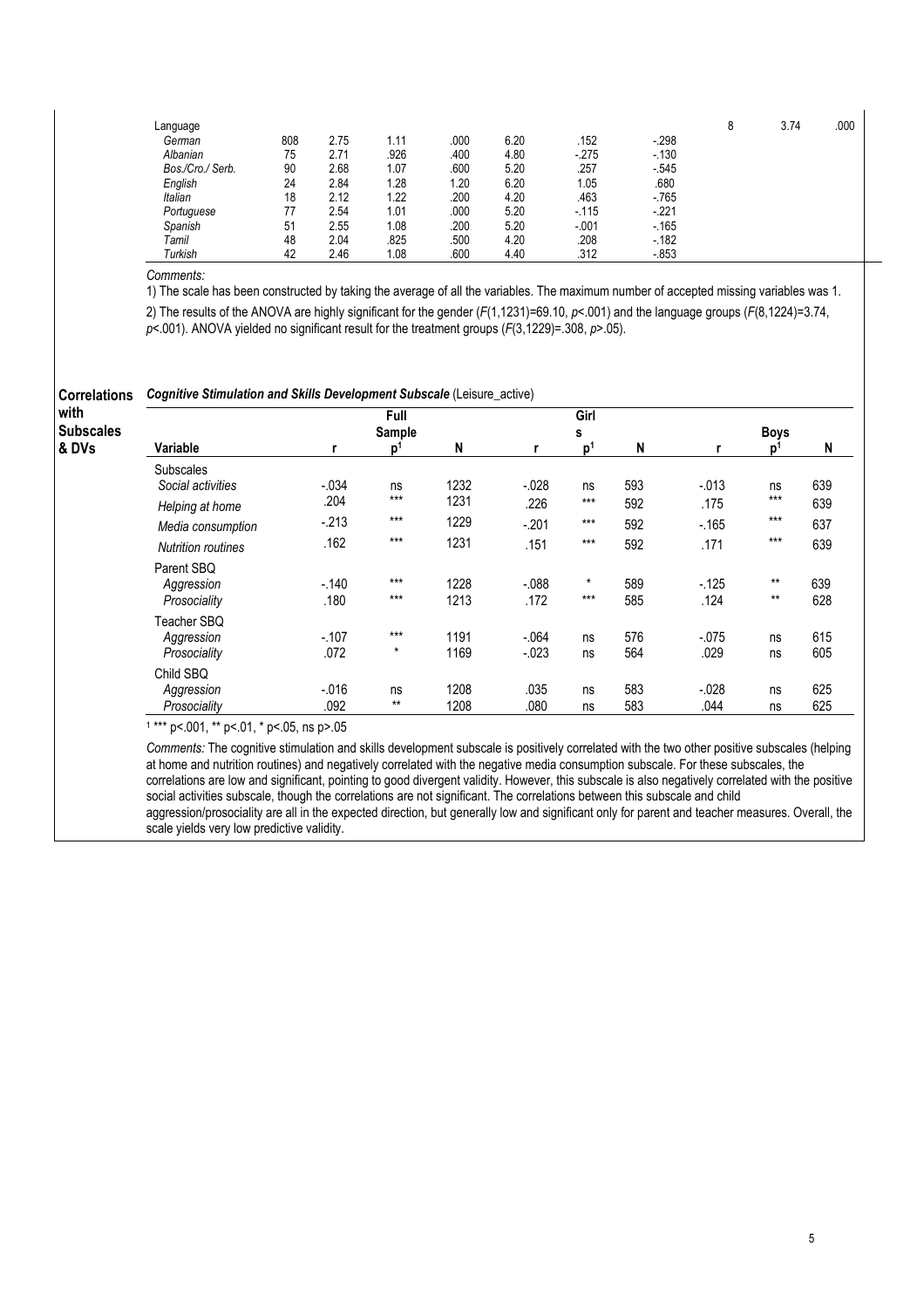| Variable      | 8-point Likert scale<br>$\bullet$        |                 |
|---------------|------------------------------------------|-----------------|
| <b>Values</b> | never (0 days)<br>0-                     |                 |
|               | on 1 day<br>1-                           |                 |
|               | $2 -$<br>on 2 days                       |                 |
|               | $3-$<br>on 3 days                        |                 |
|               | on 4 days<br>4-                          |                 |
|               | 5-<br>on 5 days                          |                 |
|               | 6-<br>on 6 days                          |                 |
|               | always (on 7 days)<br>7-                 |                 |
|               | 97- Does not apply (MISSING)             |                 |
|               | 98- Don't know/ Can't remember (MISSING) |                 |
|               | 99- No answer/ Answer refused (MISSING)  |                 |
| Variable      |                                          |                 |
| Wording &     | Variable                                 | <b>Missings</b> |

| Wording &<br>Case | Variable<br>Name | Label             | Wordina                                                                                 | <b>Missings</b><br>(%) |
|-------------------|------------------|-------------------|-----------------------------------------------------------------------------------------|------------------------|
| <b>Summary</b>    | V5380            | Helping at home 1 | <childname> helps with cooking</childname>                                              | $(0.3\%)$              |
|                   | V5385            | Helping at home 2 | <childname> helps otherwise in the household (tidying up.<br/>cleaning etc)</childname> | $(0.2\%)$              |
|                   | Total N = $1235$ |                   |                                                                                         |                        |

## Descriptive **Statistics**

Sum Index

| Variable<br>Name | .abel             | Mean | <b>Standard</b><br><b>Deviation</b> | Min. | Max. | Skewness | Kurtosis | Item-Scale<br>Correlation | $\alpha$ If Item<br>Removed<br>.309)<br>$(\alpha =$ |
|------------------|-------------------|------|-------------------------------------|------|------|----------|----------|---------------------------|-----------------------------------------------------|
| V5380            | Helping at home   | .29  | .39                                 |      |      | .59      | 3.36     | .209                      | negative                                            |
| V5385            | Helping at home 2 | 2.92 | 2.36                                |      |      | .673     | $-0.899$ | .209                      | negative                                            |

### Helping at Home Subscale (Leisure\_home)

Descriptive **Statistics** Standard Standard Skew- Skew- Skew- ANOVA Group N Mean Deviation Min. Max. ness Kurtosis df F p Full sample 1231 2.10 1.49 .000 7.00 .662 -.099 Gender 1 1.74 .187 Girls 592 2.16 1.50 .000 7.00 .774 .188 Boys 639 2.05 1.47 .000 7.00 .550 -.425 Treatment 3 2.48 .060 Control 321 2.22 1.52 .000 7.00 .542 -.287 Triple P 287 1.95 1.46 .000 7.00 .937 .679 PATHS 347 2.20 1.51 .000 7.00 .466 -.643 Combination 276 2.01 1.45 .000 7.00 .805 .408 Language 8 8.53 .000 German 807 2.33 1.42 .000 7.00 .381 -.566 Albanian 74 1.63 1.87 .000 7.00 1.70 2.26 Bos./Cro./ Serb. 90 1.72 1.57 .000 7.00 1.14 .996<br>English 24 2.06 1.48 .500 5.50 .894 -1.76 English 24 2.06 1.48 .500 5.50 .894 -.176 Italian 18 2.11 1.45 .000 5.00 .695 -.100 Portuguese 77 1.38 1.30 .000 5.00 1.01 .208 Spanish 51 1.78 1.66 .000 7.00 1.34 1.17 Tamil 48 1.89 1.05 .500 5.00 .823 .723 Turkish 42 1.35 1.38 .000 7.00 2.15 6.25

Comments:

1) The scale has been constructed by taking the average of all the variables. No missing variable was allowed.

2) The results of the ANOVA are highly significant for the language groups (F(8,1222)=8.53, p<.001). ANOVA yielded no significant result for the gender (F(1,1229)=1.74,  $p > 05$ ) and the treatment groups (F(3,1227)=2.48,  $p > 05$ ).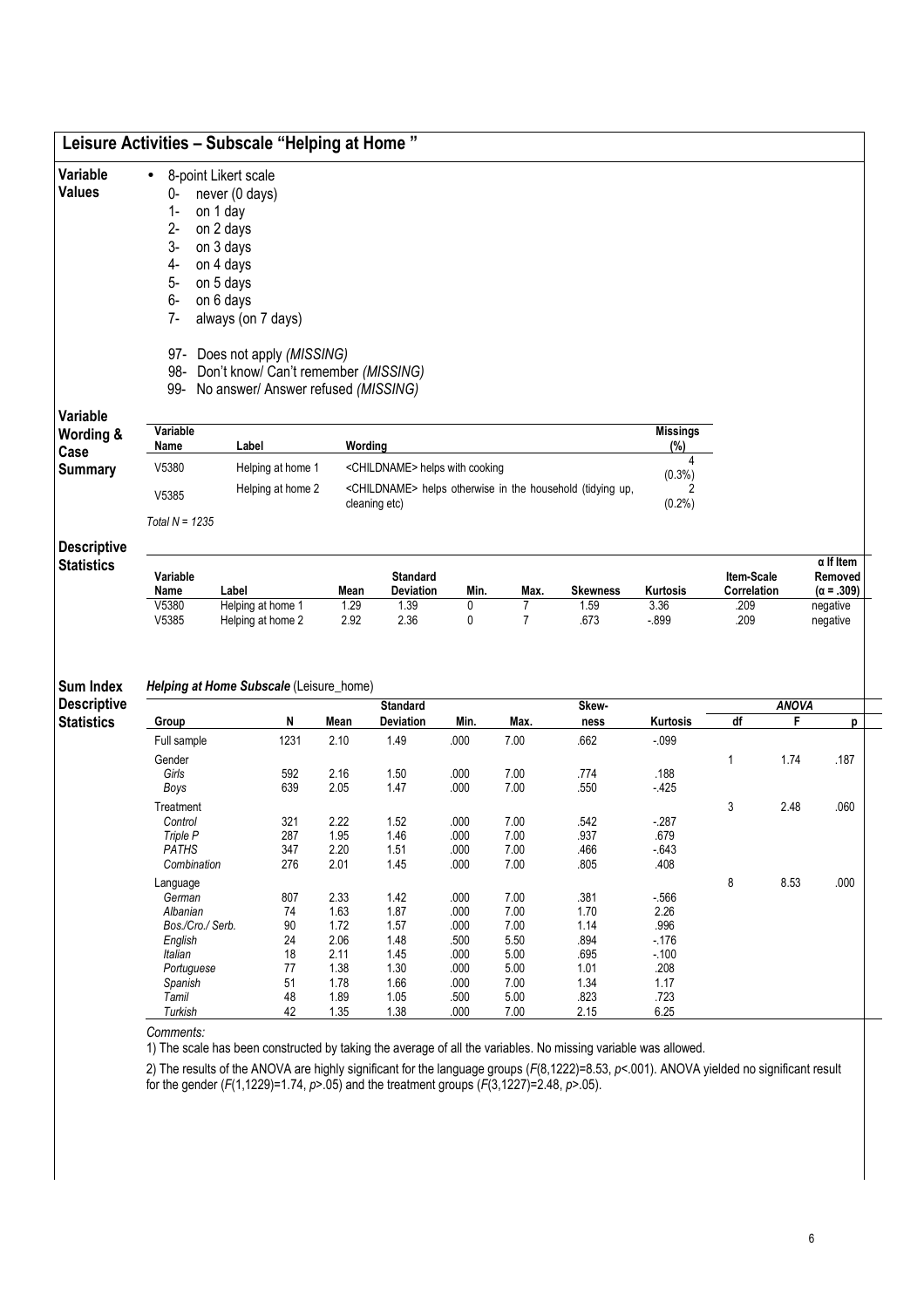# Correlations Helping at Home Subscale (Leisure\_home)

| with<br><b>Subscales</b> |                           |                | Full<br>Sample |      |         | Girl                |     |          | <b>Boys</b> |     |
|--------------------------|---------------------------|----------------|----------------|------|---------|---------------------|-----|----------|-------------|-----|
| & DVs                    | Variable                  | $\mathsf{D}^1$ |                | N    |         | s<br>n <sup>1</sup> | N   |          |             | N   |
|                          | <b>Subscales</b>          |                |                |      |         |                     |     |          |             |     |
|                          | Social activities         | .074           | $***$          | 1230 | .092    | $\star$             | 592 | .063     | ns          | 638 |
|                          | Cognitive stimulation and | .204           | $***$          | 1231 |         | $***$               |     |          | $***$       |     |
|                          | Skills development        |                |                |      | .226    |                     | 592 | .175     |             | 639 |
|                          | Media consumption         | $-194$         | $***$          | 1227 | $-155$  | $***$               | 591 | $-222$   | $***$       | 636 |
|                          | <b>Nutrition routines</b> | .155           | $***$          | 1229 | .124    | $***$               | 591 | .183     | $***$       | 638 |
|                          | Parent SBQ                |                |                |      |         |                     |     |          |             |     |
|                          | Aggression                | .017           | ns             | 1226 | .074    | ns                  | 588 | $-0.016$ | ns          | 638 |
|                          | Prosociality              | .175           | $***$          | 1211 | .151    | $***$               | 584 | .188     | $***$       | 627 |
|                          | Teacher SBQ               |                |                |      |         |                     |     |          |             |     |
|                          | Aggression                | $-0.075$       | $***$          | 1189 | $-.042$ | ns                  | 575 | $-.090$  | $\star$     | 614 |
|                          | Prosociality              | .069           | $\star$        | 1167 | .097    | $\star$             | 563 | .030     | ns          | 604 |
|                          | Child SBQ                 |                |                |      |         |                     |     |          |             |     |
|                          | Aggression                | .028           | ns             | 1206 | .002    | ns                  | 582 | .057     | ns          | 624 |
|                          | Prosociality              | .045           | ns             | 1206 | .051    | ns                  | 582 | .031     | ns          | 624 |

1 \*\*\* p<.001, \*\* p<.01, \* p<.05, ns p>.05

Comments: Helping at home subscale is positively correlated with all the other positive leisure activities scales and negatively correlated with the negative media consumption scale. The correlations are low and significant, pointing to good divergent validity of the construct. Helping at home subscale is also significantly and negatively correlated with child aggression –though very weakly- only when the informant is the teacher. Correlations between helping at home and child prosociality are positive for both girls and boys but relatively stronger when the informant is the parent. Child assessments yield no significant correlations between helping at home subscale and child aggression/prosociality. Overall, the scale yields low predictive validity.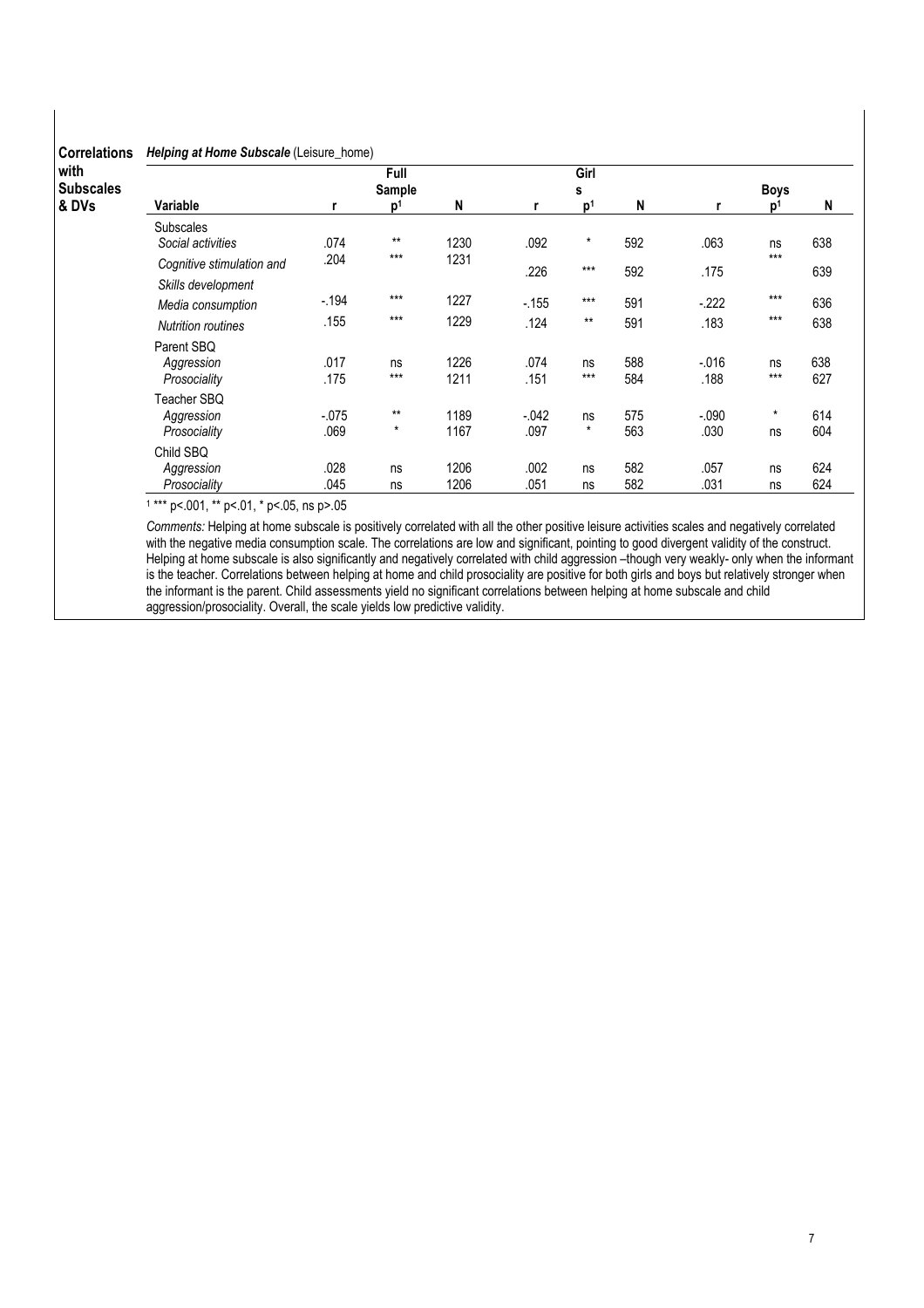# Leisure Activities – Subscale "Media Consumption "

#### Variable • 6-point Likert scale

# Values

- 1- (almost) never 2- Less than half an hour<br>3-  $\frac{1}{2}$  to 1 hour
- $\frac{1}{2}$  to 1 hour
- 4- 1 to 2 hours
- 5- 2 to 3 hours
- 6- more than 3 hours
- 7- Does not apply (MISSING)
- 
- 8- Don't know/ Can't remember (MISSING)<br>9- No answer/ Answer refused (MISSING) No answer/ Answer refused (MISSING)

# Variable

| Wording & | Variable         |               |                                                                     | Missinas  |
|-----------|------------------|---------------|---------------------------------------------------------------------|-----------|
| Case      | Name             | _abel         | Wordina                                                             | (%)       |
|           | V5410            | Media         | How much time <childname> spends on an average day with</childname> |           |
| Summarv   |                  | consumption 1 | watching TV, DVDs or videos                                         | $(0.3\%)$ |
|           | V5420            | Media         | How much time <childname> spends on an average day with</childname> |           |
|           |                  | consumption 2 | playing video games or other electronic games                       | $(0.2\%)$ |
|           | Total N = $1235$ |               |                                                                     |           |

#### Descriptive **Statistics**

| Variable<br>Name | ∟abel                           | Mean | <b>Standard</b><br><b>Deviation</b> | Min. | Max. | <b>Skew</b><br>ness | <b>Kurtosis</b> | <b>Item-Scale</b><br>Correlation | $\alpha$ If Item<br>Removed<br>$(\alpha = .482)$ |
|------------------|---------------------------------|------|-------------------------------------|------|------|---------------------|-----------------|----------------------------------|--------------------------------------------------|
| V5410            | Media consumption               | 2.97 | .12                                 |      |      | 232                 | $-201$          | .322                             | negative                                         |
| V5420            | Media consumption<br>$\epsilon$ | .80  | .947                                |      |      | l.O3                | .385            | .322                             | negative                                         |

#### Sum Index Media Consumption Subscale (Leisure\_media)

| <b>Descriptive</b> |                  |      |      | <b>Standard</b>  |      |      | Skew-  |          |    | <b>ANOVA</b> |      |
|--------------------|------------------|------|------|------------------|------|------|--------|----------|----|--------------|------|
| <b>Statistics</b>  | Group            | N    | Mean | <b>Deviation</b> | Min. | Max. | ness   | Kurtosis | df | F            | р    |
|                    | Full sample      | 1230 | 1.39 | .841             | .000 | 5.00 | .563   | .244     |    |              |      |
|                    | Gender           |      |      |                  |      |      |        |          |    | 35.47        | .000 |
|                    | Girls            | 592  | 1.24 | .769             | .000 | 5.00 | .666   | .859     |    |              |      |
|                    | Boys             | 638  | 1.52 | .882             | .000 | 4.50 | .424   | $-129$   |    |              |      |
|                    | Treatment        |      |      |                  |      |      |        |          | 3  | 2.68         | .046 |
|                    | Control          | 320  | 1.36 | .831             | .000 | 4.50 | .575   | .464     |    |              |      |
|                    | Triple P         | 289  | 1.44 | .841             | .000 | 4.50 | .436   | .129     |    |              |      |
|                    | <b>PATHS</b>     | 346  | 1.30 | .853             | .000 | 5.00 | .751   | .733     |    |              |      |
|                    | Combination      | 275  | 1.47 | .830             | .000 | 4.00 | .483   | $-287$   |    |              |      |
|                    | Language         |      |      |                  |      |      |        |          | 8  | 32.14        | .000 |
|                    | German           | 807  | 1.15 | .763             | .000 | 5.00 | .798   | 1.23     |    |              |      |
|                    | Albanian         | 73   | 1.90 | .725             | .500 | 4.00 | .542   | .088     |    |              |      |
|                    | Bos./Cro./ Serb. | 90   | 1.79 | .771             | .500 | 3.50 | .327   | $-656$   |    |              |      |
|                    | English          | 24   | 1.42 | .776             | .000 | 3.00 | .531   | $-0.015$ |    |              |      |
|                    | <b>Italian</b>   | 18   | 1.61 | .719             | .000 | 2.50 | $-303$ | $-279$   |    |              |      |
|                    | Portuguese       | 77   | 1.83 | .759             | .500 | 4.50 | .828   | .909     |    |              |      |
|                    | Spanish          | 51   | 1.62 | .778             | .000 | 3.00 | .153   | $-895$   |    |              |      |
|                    | Tamil            | 48   | 2.06 | .842             | .500 | 4.00 | .437   | $-126$   |    |              |      |
|                    | Turkish          | 42   | 2.32 | .697             | 1.00 | 4.00 | .173   | $-618$   |    |              |      |

#### Comments:

1) The scale has been constructed by taking the average of all the variables. No missing variable was allowed. For the purpose of rescaling, 1 has been subtracted from the scale.

2) The results of the ANOVA are highly significant for the gender (F(1,1228)=35.47, p<.001) and the language groups (F(8,1221)=32.14,

 $p$  < 001) and moderately significant for the treatment groups ( $F(3,1226)$ =2.68,  $p$  < 05).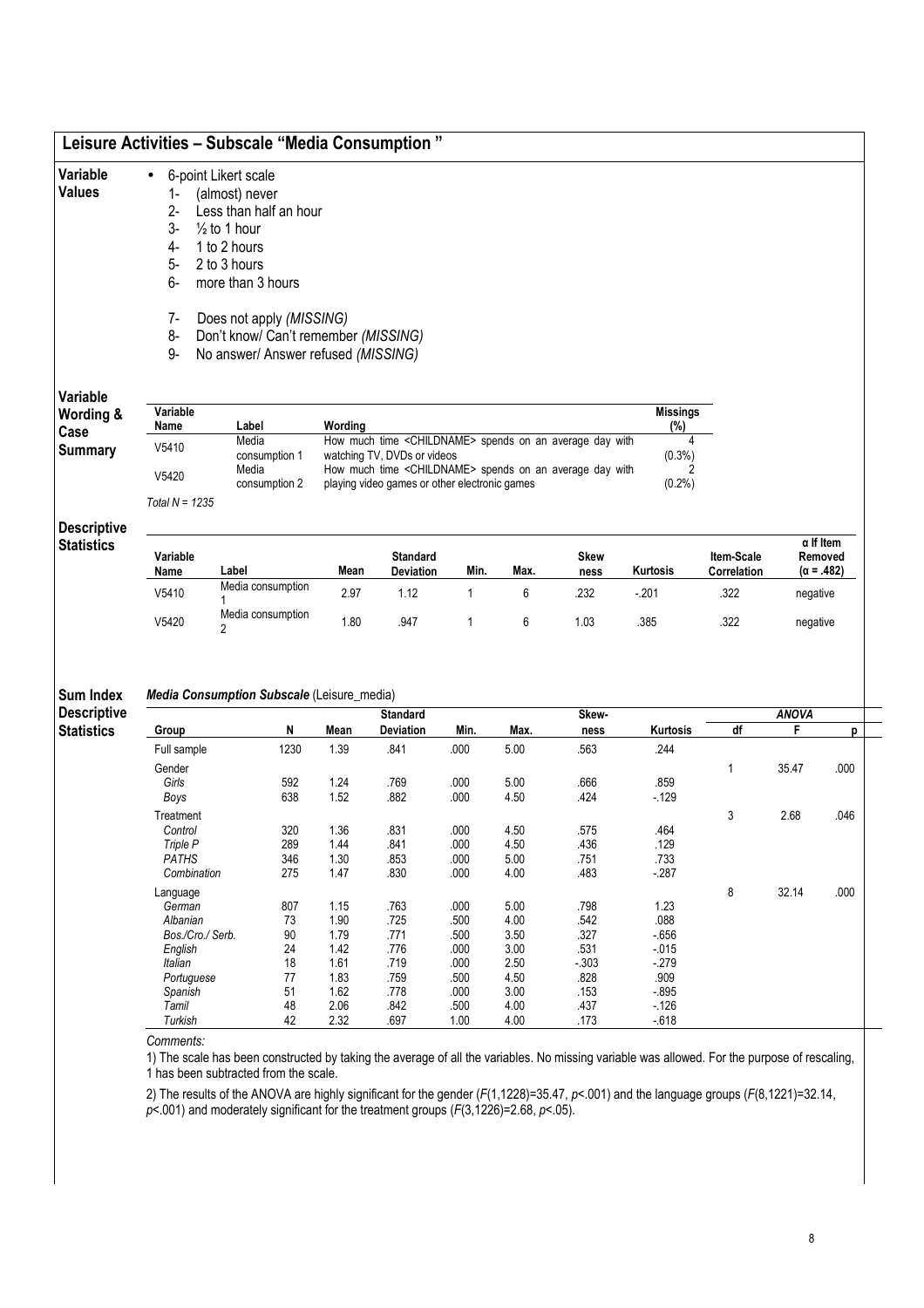# Correlations Media Consumption Subscale (Leisure\_media)

| <b>VVIIVIUUIIJ</b> |                           |          |                 |      |          |                |     |         |             |     |
|--------------------|---------------------------|----------|-----------------|------|----------|----------------|-----|---------|-------------|-----|
| with               |                           |          | Full            |      |          | Girl           |     |         |             |     |
| <b>Subscales</b>   |                           |          | Sample          |      |          | s              |     |         | <b>Boys</b> |     |
| & DVs              | Variable                  | r        | ים <sup>"</sup> | N    |          | D <sup>1</sup> | N   |         | n           | N   |
|                    | <b>Subscales</b>          |          |                 |      |          |                |     |         |             |     |
|                    | Social activities         | $-0.075$ | $***$           | 1229 | $-.101$  | $^\star$       | 592 | $-.078$ | ns          | 637 |
|                    | Cognitive stimulation and | $-213$   | $***$           | 1229 | $-201$   | $***$          | 592 | $-165$  | $***$       | 637 |
|                    | Skills development        |          |                 |      |          |                |     |         |             |     |
|                    | Helping at home           | $-194$   | $***$           | 1227 | $-155$   | $***$          | 591 | $-222$  | $***$       | 636 |
|                    | <b>Nutrition routines</b> | $-254$   | $***$           | 1227 | $-268$   | $***$          | 591 | $-242$  | $***$       | 636 |
|                    | Parent SBQ                |          |                 |      |          |                |     |         |             |     |
|                    | Aggression                | $-142$   | $***$           | 1225 | $-162$   | $***$          | 588 | $-182$  | $***$       | 637 |
|                    | Prosociality              | $-.033$  | ns              | 1210 | $-0.056$ | ns             | 584 | .033    | ns          | 626 |
|                    | Teacher SBQ               |          |                 |      |          |                |     |         |             |     |
|                    | Aggression                | .118     | $***$           | 1188 | .036     | ns             | 575 | .123    | $***$       | 613 |
|                    | Prosociality              | $-.052$  | ns              | 1166 | $-0.019$ | ns             | 563 | .006    | ns          | 603 |
|                    | Child SBQ                 |          |                 |      |          |                |     |         |             |     |
|                    | Aggression                | $-0.072$ | $\star$         | 1205 | $-0.095$ | $\star$        | 582 | $-080$  | $\star$     | 623 |
|                    | Prosociality              | $-0.078$ | $***$           | 1205 | $-0.077$ | ns             | 582 | $-.040$ | ns          | 623 |

1 \*\*\* p<.001, \*\* p<.01, \* p<.05, ns p>.05

Comments: Media consumption subscale is significantly and negatively correlated with all the other positive leisure activities subscales. The correlations between media consumption and child aggression are generally low but significant across all informants, and the correlations are unexpectedly negative when the informant is either the parent or the child. Child's media consumption shows no significant correlations with child's prosociality for either boys or girls. Overall, the subscale yields low predictive validity.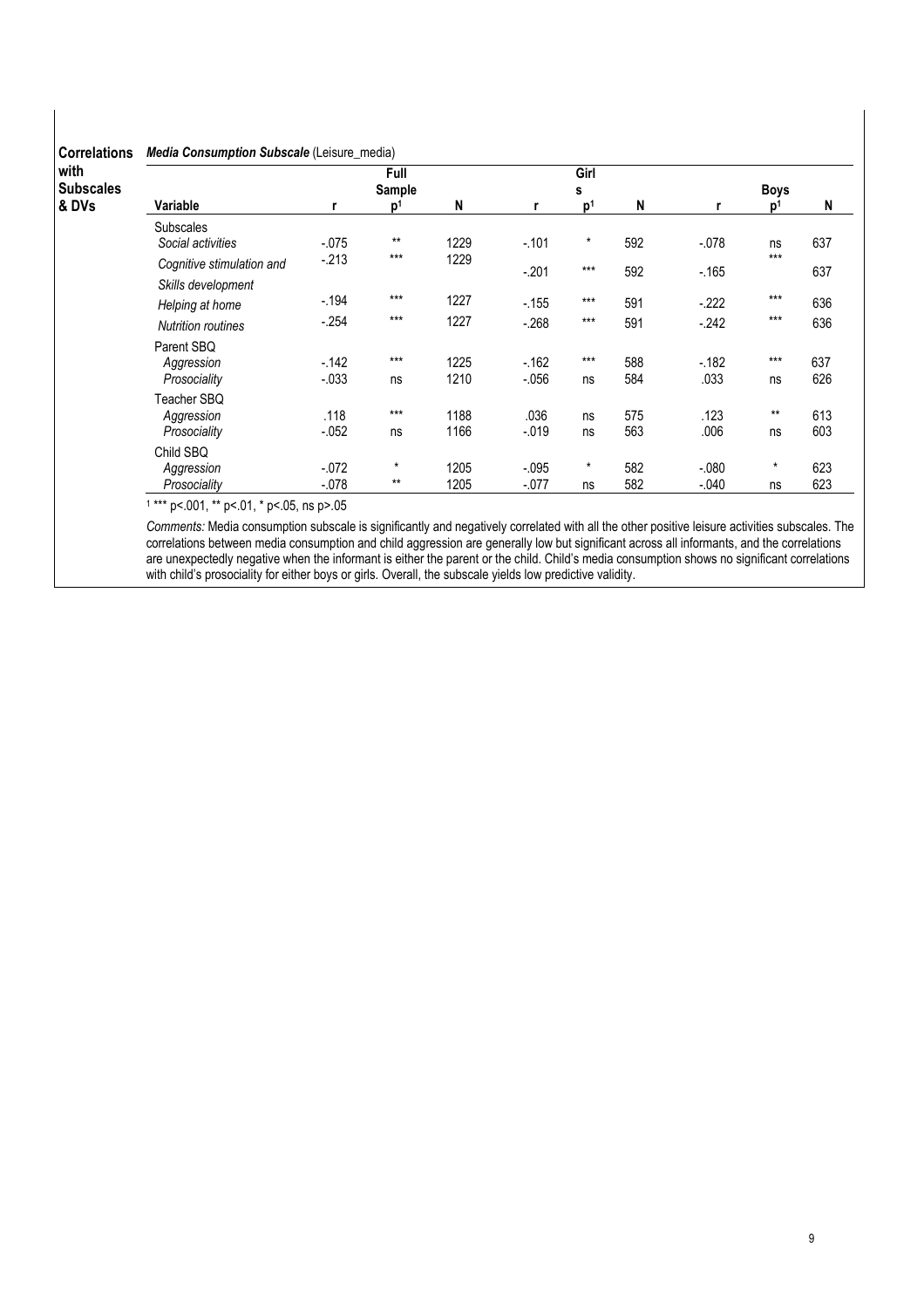|                                                             |                  | 8-point Likert scale                                                          |              |                   |              |                                                                        |                     |                        |                     |              |                             |
|-------------------------------------------------------------|------------------|-------------------------------------------------------------------------------|--------------|-------------------|--------------|------------------------------------------------------------------------|---------------------|------------------------|---------------------|--------------|-----------------------------|
| <b>Values</b>                                               | 0-               | never (0 days)                                                                |              |                   |              |                                                                        |                     |                        |                     |              |                             |
|                                                             | $1-$             | on 1 day                                                                      |              |                   |              |                                                                        |                     |                        |                     |              |                             |
|                                                             | $2-$             | on 2 days                                                                     |              |                   |              |                                                                        |                     |                        |                     |              |                             |
|                                                             | 3-               | on 3 days                                                                     |              |                   |              |                                                                        |                     |                        |                     |              |                             |
|                                                             | 4-               | on 4 days                                                                     |              |                   |              |                                                                        |                     |                        |                     |              |                             |
|                                                             | 5-               |                                                                               |              |                   |              |                                                                        |                     |                        |                     |              |                             |
|                                                             |                  | on 5 days                                                                     |              |                   |              |                                                                        |                     |                        |                     |              |                             |
|                                                             | 6-               | on 6 days                                                                     |              |                   |              |                                                                        |                     |                        |                     |              |                             |
|                                                             | $7-$             | always (on 7 days)                                                            |              |                   |              |                                                                        |                     |                        |                     |              |                             |
|                                                             |                  | 97- Does not apply (MISSING)                                                  |              |                   |              |                                                                        |                     |                        |                     |              |                             |
|                                                             |                  | 98- Don't know/ Can't remember (MISSING)                                      |              |                   |              |                                                                        |                     |                        |                     |              |                             |
|                                                             |                  | 99- No answer/ Answer refused (MISSING)                                       |              |                   |              |                                                                        |                     |                        |                     |              |                             |
| Variable                                                    |                  |                                                                               |              |                   |              |                                                                        |                     |                        |                     |              |                             |
| Wording &<br>Case                                           | Variable<br>Name | Label                                                                         | Wording      |                   |              |                                                                        |                     | <b>Missings</b><br>(%) |                     |              |                             |
| <b>Summary</b>                                              | V5340            | Nutrition routines 1                                                          |              |                   |              | <childname> eats a lot of sweets or chocolate</childname>              |                     | 3<br>(0.2%)            |                     |              |                             |
|                                                             | V5345            | Nutrition routines 2                                                          |              | between meals     |              | <childname> eats an apple or other fruits or vegetables in</childname> |                     | (0.2%)                 |                     |              |                             |
|                                                             | Total $N = 1235$ |                                                                               |              |                   |              |                                                                        |                     |                        |                     |              |                             |
| <b>Descriptive</b><br><b>Statistics</b>                     | Variable         |                                                                               |              | <b>Standard</b>   |              |                                                                        |                     |                        | Item-Scale          |              | $\alpha$ If Item<br>Removed |
|                                                             | Name             | Label                                                                         | Mean         | Deviation<br>2.04 | Min.         | Max.                                                                   | Skewness<br>$-1.61$ | Kurtosis               | Correlation<br>.027 |              | $(\alpha = .052)$           |
|                                                             | V5340 r          | Nutrition routines 1                                                          | 5.60         |                   | 0            | 7                                                                      |                     | 1.69                   |                     |              | negative                    |
|                                                             | V5345            | Nutrition routines 2<br>Comments: The variable V5340 has been reverse-scored. | 5.63         | 1.98              | 0            | $\overline{7}$                                                         | $-1.21$             | .275                   | .027                |              | negative                    |
|                                                             |                  | <b>Nutrition Routines Subscale (Leisure_food)</b>                             |              |                   |              |                                                                        |                     |                        |                     |              |                             |
|                                                             |                  |                                                                               |              | <b>Standard</b>   |              |                                                                        | Skew-               |                        |                     | <b>ANOVA</b> |                             |
|                                                             | Group            | N                                                                             | Mean         | <b>Deviation</b>  | Min.         | Max.                                                                   | ness                | Kurtosis               | df                  | F            |                             |
|                                                             | Full sample      | 1231                                                                          | 5.61         | 1.44              | .000         | 7.00                                                                   | - 975               | .384                   |                     |              |                             |
|                                                             | Gender           |                                                                               |              |                   |              |                                                                        |                     |                        | 1                   | .702         |                             |
|                                                             | Girls            | 592                                                                           | 5.65         | 1.44              | .000         | 7.00                                                                   | $-973$              | .356                   |                     |              |                             |
|                                                             | Boys             | 639                                                                           | 5.58         | 1.44              | .000         | 7.00                                                                   | $-.980$             | .423                   |                     |              |                             |
|                                                             | Treatment        |                                                                               |              |                   |              |                                                                        |                     |                        | 3                   | .273         |                             |
|                                                             | Control          | 322                                                                           | 5.64         | 1.33              | .000         | 7.00                                                                   | $-0.860$            | .347                   |                     |              |                             |
|                                                             | Triple P         | 288                                                                           | 5.55         | 1.53              | .000         | 7.00                                                                   | $-1.01$             | .564                   |                     |              |                             |
|                                                             | <b>PATHS</b>     | 346                                                                           | 5.62         | 1.44              | .500         | 7.00                                                                   | $-.959$             | .288                   |                     |              |                             |
|                                                             | Combination      | 275                                                                           | 5.65         | 1.48              | 1.00         | 7.00                                                                   | $-1.03$             | .188                   |                     |              |                             |
|                                                             | Language         |                                                                               |              |                   |              |                                                                        |                     |                        | 8                   | 17.14        |                             |
|                                                             | German           | 806                                                                           | 5.84         | 1.32              | .000         | 7.00                                                                   | $-1.18$             | 1.11                   |                     |              |                             |
|                                                             | Albanian         | 75                                                                            | 4.67         | 1.49              | 1.50         | 7.00                                                                   | $-0.305$            | $-0.898$               |                     |              |                             |
|                                                             | Bos./Cro./ Serb. | 90                                                                            | 5.93         | 1.47              | 1.00         | 7.00                                                                   | $-1.55$             | 2.11                   |                     |              |                             |
|                                                             | English          | 24                                                                            | 6.10         | 1.04              | 3.50         | 7.00                                                                   | $-1.02$             | .110                   |                     |              |                             |
|                                                             | Italian          | 18                                                                            | 4.31         | 1.59              | 1.50         | 7.00                                                                   | .228                | $-695$                 |                     |              |                             |
| <b>Sum Index</b><br><b>Descriptive</b><br><b>Statistics</b> | Portuguese       | 77                                                                            | 5.17         | 1.48              | 2.00         | 7.00                                                                   | $-432$              | $-1.00$                |                     |              |                             |
|                                                             | Spanish          | 51                                                                            | 5.38         | 1.46              | 1.00         | 7.00                                                                   | $-703$              | .092                   |                     |              | р<br>.402<br>.845<br>.000   |
|                                                             | Tamil<br>Turkish | 48<br>42                                                                      | 4.94<br>4.38 | 1.15<br>1.79      | 2.00<br>.500 | 7.00<br>7.00                                                           | $-441$<br>$-459$    | $-377$<br>$-459$       |                     |              |                             |

for the gender (F(1,1229)=.702,  $p > .05$ ) and the treatment groups (F(3,1227)=.273,  $p > .05$ ).